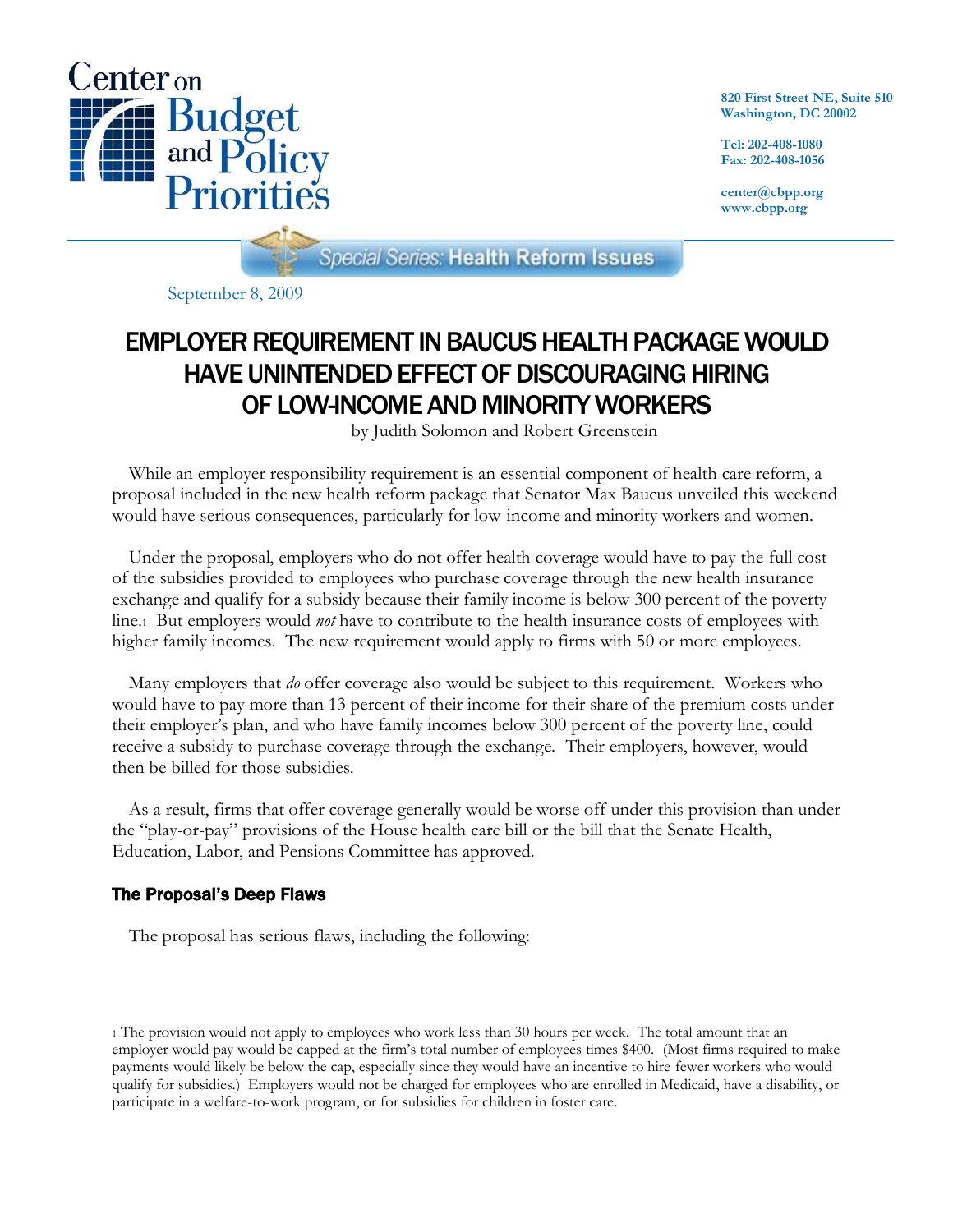#### Biasing Hiring and Firing Decisions Against Low-Income Workers

• The proposal would make it considerably more expensive for employers to hire workers from lower-income families than workers from higher-income backgrounds to do the same job. As a result, it would distort hiring decisions. Employers would have strong incentives to tilt hiring toward people who have a spouse with a good income (or have health coverage through a family member), teenagers whose parents make a decent living, and people without children (since the eligibility limit for the subsidies in the new health insurance exchanges will increase with family size). Low-income women with children in one-earner families would be particularly disadvantaged.

While language could be included to try to ban such discriminatory effects, it would be virtually impossible to enforce effectively. It would be extremely difficult to prove in court that an employer has passed over one applicant and hired another because of the health surcharge that employers would face if they hired people receiving health insurance subsidies. Moreover, most low-income job applicants who do not get hired could not afford to hire attorneys to initiate legal proceedings. For the tiny number that might be able to institute proceedings, the legal complaint likely would take months and, more likely, years to adjudicate. In short, the fact that low-income workers would cost an employer up to several thousand dollars more to perform the same job could not easily be overcome.

- This differential treatment of workers based on their family income also would likely influence employer decisions about which of their employees to let go when they trim their workforces to cut costs, such as during a recession. Workers from low-income families would cost the firm significantly more to retain than other workers who are paid the same wage to do the same job.
- Although this clearly is not intended, the proposal likely would have discriminatory racial effects on hiring and firing. As noted, it would discourage the hiring of lower-income people. And since minorities are more likely to have low family incomes than non-minorities, a larger share of prospective minority workers would likely be harmed.

### Leading to the Loss of Jobs

The proposal also would likely lead to a greater loss of jobs than a more traditional "play-or-pay" requirement.

• In a recent analysis of the labor-market effects of this and other proposals to require employers who don't offer coverage to contribute to the costs of insurance, the Congressional Budget Office explains that under traditional "play-or-pay" requirements — where employers who don't offer coverage would pay a modest dollar amount per worker or a modest percentage of payroll — employers generally would be able to cover those costs by paying lower wages than they otherwise would (as employers who offer coverage already do). But under a proposal to make employers who don't offer coverage pay much larger amounts per worker for a smaller number of workers — i.e., for low-income workers who receive subsidies through the health insurance exchange — the employers might not be able to pass these much larger amounts through to the affected workers, because those workers' pay would already often be near the minimum wage level. CBO noted that this proposal "*could therefore have a much larger impact on*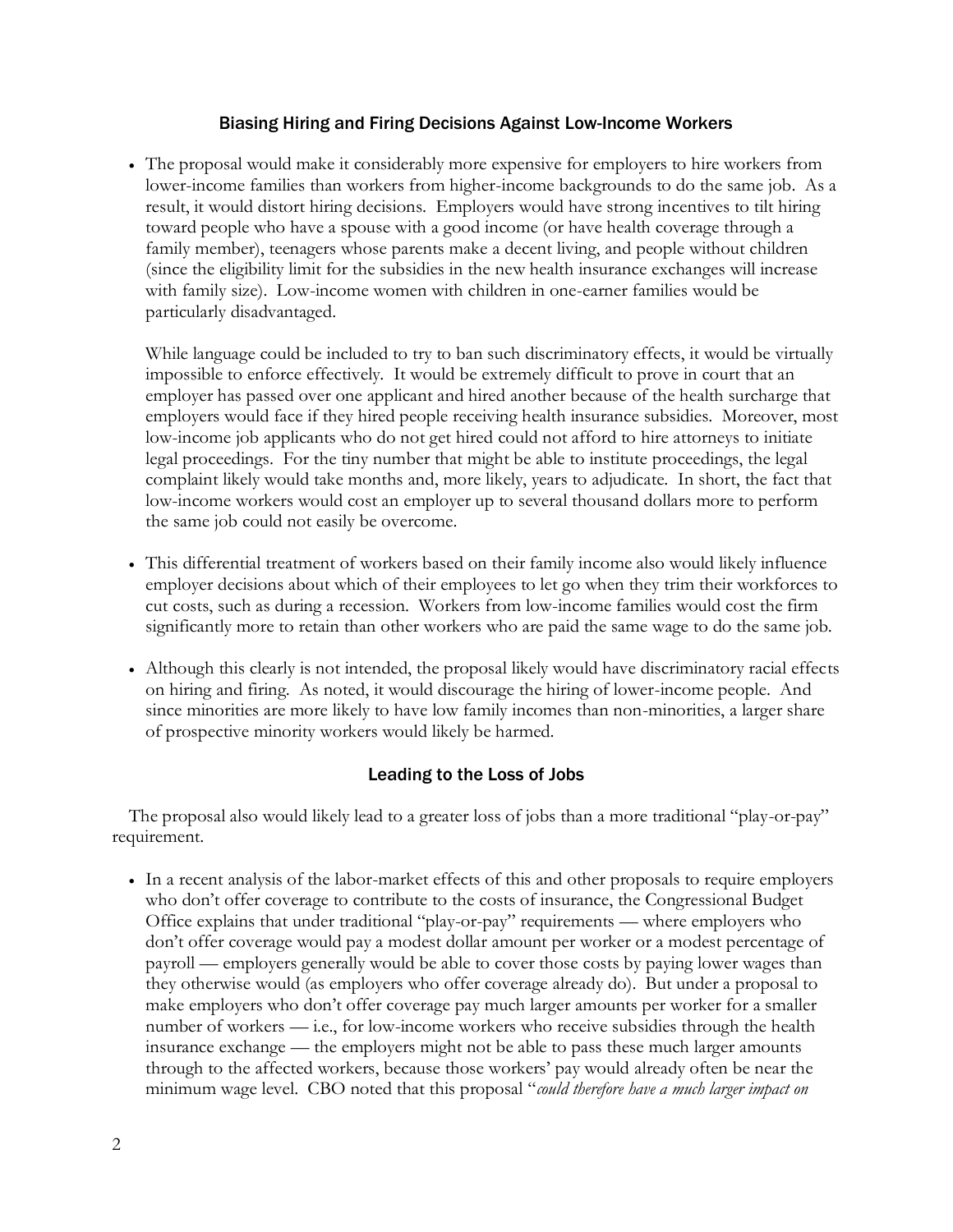#### **Employers Generally Will Be Able to Discern Which Job Applicants Are More Likely to Be Low-Income**

Employers generally will be able to tell whether some job applicants are more likely than others to have low family income and thus to be eligible for health insurance subsidies. For starters, employers often know who is a single parent and who is married; it's often easy to discern that in an interview. If the prospective employee is a single parent, the wage the employer would pay will generally be the family's sole income. If the wage is modest, the chances will be substantial that the single parent will qualify for a health insurance subsidy and hence cost the employer considerably more.

The employer also will know the applicant's home address. Applicants living in housing projects or poor parts of town will be more likely to be low-income than people living in more affluent neighborhoods.

The employer will know the applicant's race. The combination of race and address for different applicants will correlate with different likelihoods of being low-income.

Finally, for individuals whom an employer has hired, the employer will know exactly which ones he or she has to pay extra for, because the employer will be billed for them by the government or the health insurance exchange. This could influence employer decisions on which employees to let go when employers are reducing their workforces, since these employees will cost more than others to do the same work.

*employment than a substantially smaller play-or-pay fee affecting a broader base of workers. Moreover, the employment loss would be concentrated disproportionately among low-income workers* who employers expected would be more likely to obtain subsidies from the government (for example, unmarried individuals who do not receive family coverage through a spouse's job)."<sup>2</sup>

• Employers also would have incentives to replace lower-paid, less-skilled workers with machines and a smaller number of higher-paid workers to operate the technology; in some cases, the addition of a health surcharge applied to lower-wage workers but not to more highly-paid workers could tip the balance for employers in this direction.

## Creating Administrative Complications for Employers

As the Congressional Budget Office noted in its recent report, the proposal also raises serious administrative concerns, because it would be complicated to administer.<sup>3</sup>

- Employers would need to maintain ongoing data exchange with state health insurance exchanges. Worker turnover would further complicate matters, and likely lead employers to dispute various billing charges from the exchanges.
- In addition, as CBO warns in its analysis, employers may not know how much they owe until they receive bills from the exchange, which could create uncertainty and make financial

<sup>3</sup> CBO, *Ibid.*

<sup>2</sup> Congressional Budget Office, "*Effects of Changes to the Health Insurance System on Labor Markets*," July 13, 2009. Emphasis added.